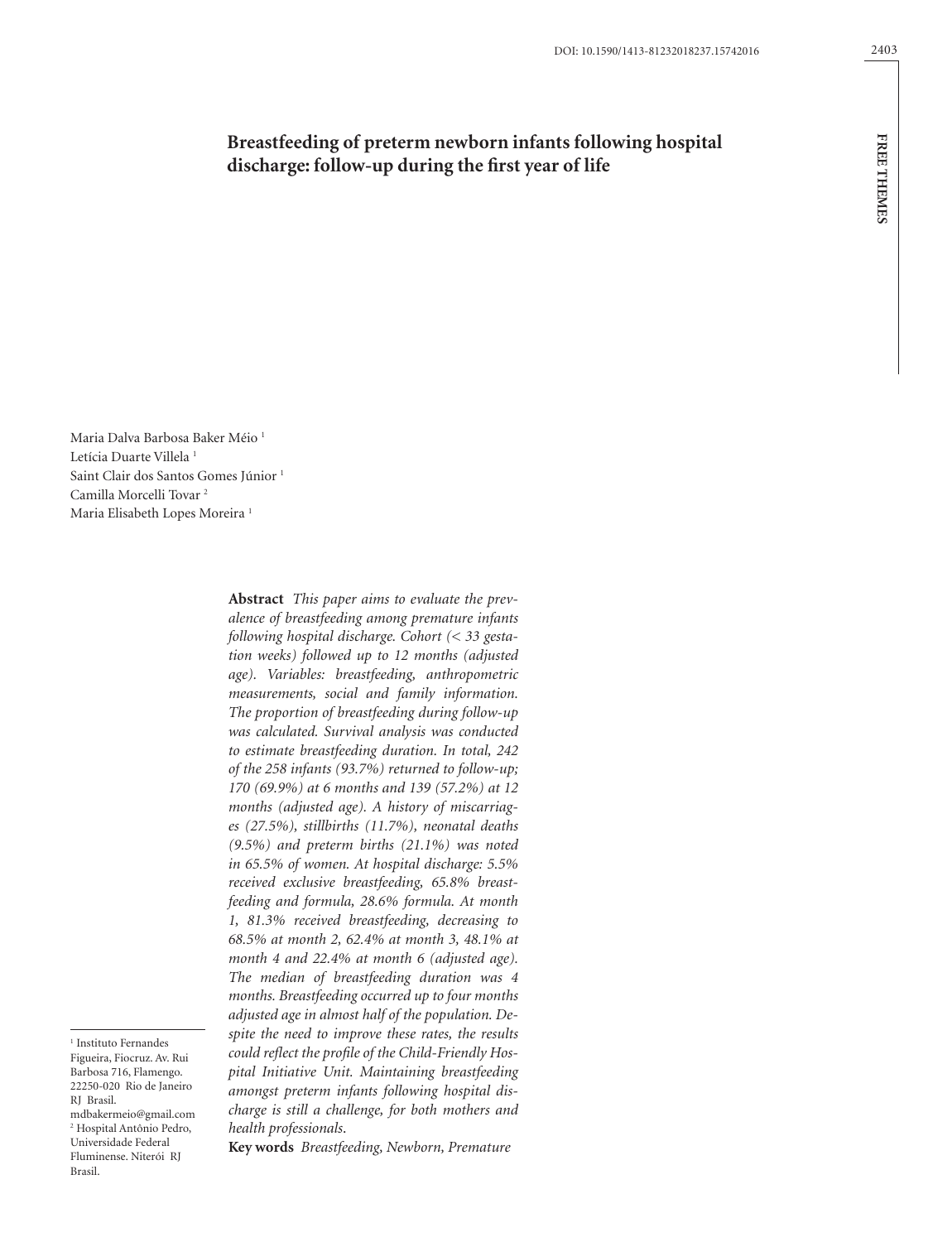## **Introduction**

Breastfeeding of preterm infants is a great challenge for health professionals involved in their care, due to the health impact in the short and long term<sup>1</sup>. The difficulties inherent to prematurity and mother's milk production are some of the factors that contribute to weaning.

Mother's milk is the most complete nourishment for newborn or infants<sup>2</sup>, and the World Health Organization (WHO)<sup>3</sup> recommends exclusive breastfeeding up to the age of 6 months. In spite of the well-known advantages of mother's milk in relation to cognitive development, growth promotion and prevention of obesity and metabolic diseases<sup>4-7</sup>, very preterm newborns, below 33 weeks gestation, which are at greater risk for morbidities, very often are deprived of breastfeeding for a series of reasons related to first period of their life and the need admit them to Neonatal Intensive Care Units. Mother's milk macronutrients are often insufficient to promote growth similar to intrauterine development in this population of newborns<sup>8</sup>.

Several intrinsic and extrinsic factors hamper breastfeeding and its maintenance throughout the hospital stay and after discharge: the prolonged hospital stay, the physiological immaturity of these newborns, maternal stress induced by uncertainty of baby's survival, the difficult start of oral feeding, social and cultural factors that interfere the breastfeeding, decreased milk production due to the lack of stimulation of suction and hospital discharge before term age<sup>1,8-10</sup>.

Despite this knowledge, breastfeeding rates among preterm newborn are still low<sup>11</sup>. Few studies report the duration of breastfeeding after hospital discharge, throughout the first year of life, among newborn below 33 weeks of gestation $12-15$ . This knowledge is important for the promotion of breastfeeding maintenance strategies in this group of infants.

Strategies such as the "Child-Friendly Hospital" and the "Kangaroo Care" have proven effective in encouraging and facilitating breastfeeding among preterm babies' mothers<sup>16,17</sup>, but are still insufficient to promote sustained breastfeeding in the group of very preterm newborns. Therefore, this study aimed to verify the prevalence of breastfeeding in a cohort of preterm newborn under 33 weeks gestation in a Child-Friendly Hospital.

## **Methods**

This research was part of a cohort study to evaluate growth and development approved by the Ethics Committee of the Institution. In this cohort, all newborns with a gestational age under 33 weeks delivered in the Maternity Ward of the Instituto da Saúde da Mulher, da Criança e do Adolescente Fernandes Figueira in the period May 2005-October 2010, admitted to the Neonatal Intensive Care Unit of the Department of Neonatology and monitored in the Follow-Up Clinic were included18. Considering a prevalence of 50% of breastfeeding at 6 months of age, an error of 10% and a confidence level of 99%, the sample size calculated was 166 newborns. Newborns with congenital anomalies and congenital infections confirmed by serology were excluded.

Data for the analysis were obtained through a review of medical records, interview with parents for sociodemographic information and the child examination. In the medical records, information about morbidities during pregnancy, gender, gestational age, birth weight, delivery type, very severe clinical morbidities (Hyaline Distress Syndrome, sepsis, pneumonia, bronchopulmonary dysplasia, necrotizing enterocolitis, retinopathy of prematurity and ductus arteriosus), respiratory support and parenteral nutrition, as well as anthropometric measures at birth and at hospital discharge and the classification of weight adequacy for gestational age. In the interview with the parents, information was on mother and father schooling years, maternal age, presence of the father or stepfather within the family (father figure) and readmissions after hospital discharge.

Follow-up appointments were monthly during the first year of life, up to the adjusted age of 12 months. At each appointment, child food type's intake was recorded (exclusive breastfeeding, breastfeeding complemented with formula or exclusive formula appropriate for the child's age), as was the age of introduction of juices and solid foods, weight, height, head circumference and body mass index (BMI). The Z score for each measure was calculated. Fenton's reference chart was used until week 50, adjusted age<sup>19</sup>, and after that, the WHO reference chart<sup>20</sup>. Measurements tools were a digital scale – Filizola (S Paulo – Brasil) with a precision of 5g for weight, an infantometer for height and an inextensible tape for head circumference. The same team of nurses at the Follow-Up Clinic performed measurements.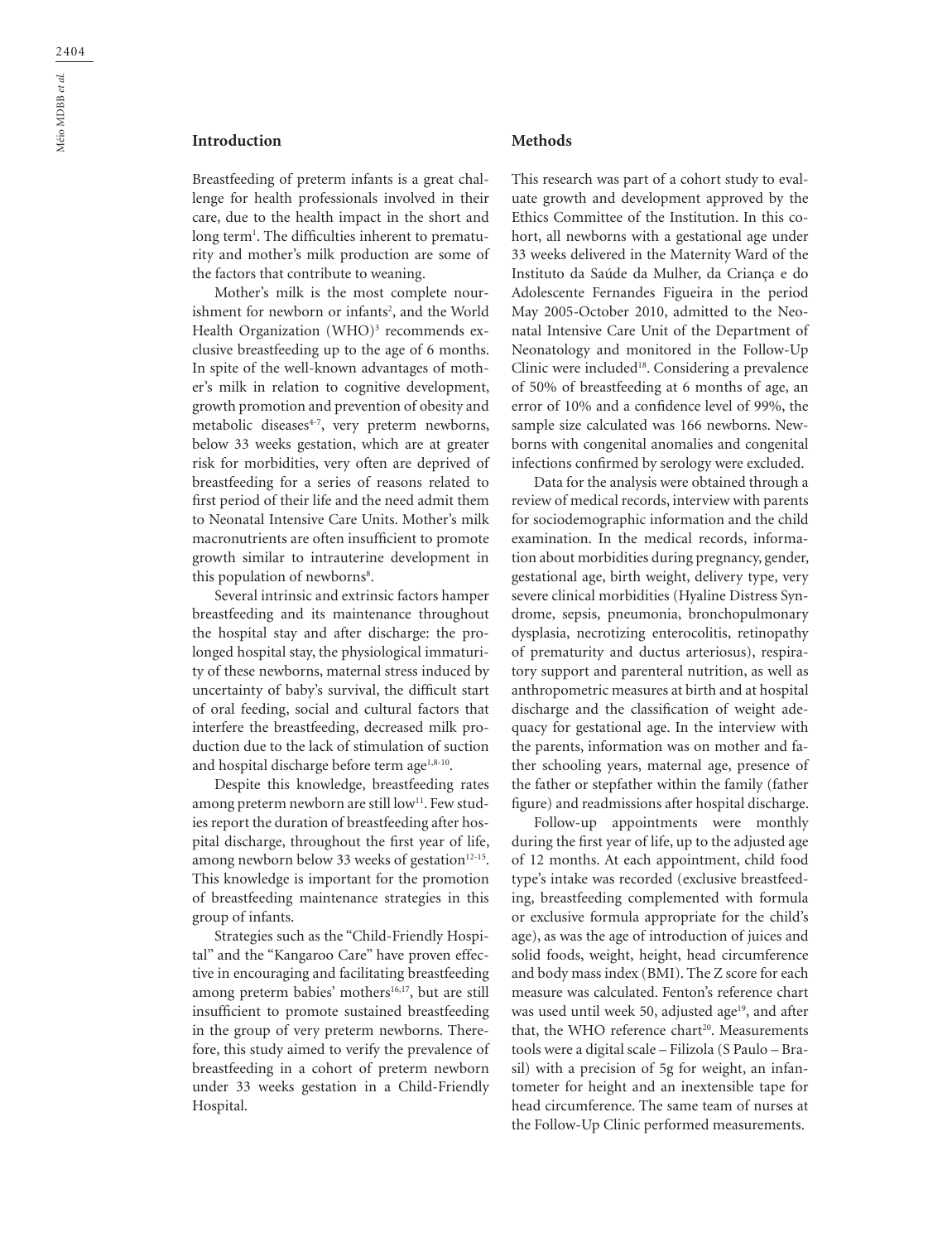#### **Statistical analysis**

The means and proportions of gestational, social and family variables were evaluated to describe the population. The prevalence of breastfeeding was estimated considering the adjusted age for prematurity. The proportions of exclusive breastfeeding and the duration of breastfeeding were calculated. Afterwards, for the analysis, children were divided into two groups: those who breastfed exclusively or complemented with formula, and those who received only formula, throughout the follow-up during the first year of life. The proportions of each group were analyzed during the first 6 months adjusted age at each monthly appointment and then at 12 months adjusted age. A survival analysis, using the Kaplan Meyer curve was used to evaluate breastfeeding's duration, up to the adjusted age of 12 months. This study's dependent variable was the duration of breastfeeding, meaning exclusive and/or complemented with formula. Children with interrupted follow-up before the adjusted age of 13 months were considered censored data. The means of the Z scores for weight, height and head circumference and of the BMI of each child were calculated monthly up to month 6 and at month 12 adjusted ages and later compared using the Student's t-test.

## **Results**

In the study period, 478 children were born at the Maternity Ward of the Fernandes Figueira Women, Child and Adolescent Health Institute; six were transferred to others units, 72 died in the neonatal period and 142 were excluded from the cohort because of congenital malformations and/or genetic syndromes.

Initially, 258 children were included in the study, characterizing a population of very low birth weight and preterm infants (mean gestational age of 29 weeks and mean birth weight 1,254.3g); 242 children (93.7%) returned to the first appointment at the Follow-Up Clinic, 170 (69.9%) were being followed at month 6 adjusted age and 139 (57.2%) at month 12 adjusted age. Neonatal variables and gestational information that characterize the study population are shown in Tables 1 and 2. Most mothers (95%) had a prenatal follow-up and 65.5% of women had a history of miscarriage (66/240 – 27.5%), stillbirth (28/239 – 11.7 %), neonatal death (21/220 – 9.5 %) or preterm birth  $(49/232 - 21.1)$ %, which characterizes an at-obstetric risk population.

Parents schooling was similar, with a mean of 9.8 years for mothers and 9.4 years for fathers. Mean maternal age was 26.7 years (ranging from 13 to 43 years), with only two mothers with less than 20 years of age (0.93%). The presence of a father figure, either biological father or stepfather was 87.9%, and in 69.7% of households, the father or the stepfather lived together or in family terms with the child. Readmissions after hospital discharge occurred in 33.2% of children during the first year of life.

At hospital discharge, 5.5% of the children were being exclusively breastfed; 65.8% were receiving mother's milk and formula, and 28.6% only formula. At month 1 adjusted age, 7.5% of the children were being exclusively breastfed; this proportion fell to 6.2% at month 2 and 4.3% at month 3 adjusted age. At month 6 adjusted age, 2 children were still being exclusively breastfed (1.2%). At month 1 adjusted age, 81.3% of the children were being breastfed. There was a gradual decline and, at month 6 adjusted age, about one fifth of the population (22.4%) was still breastfed besides the formula, as can be seen in Graphic 1. The median of the duration of any breastfeeding, by the Kaplan Meyer curve, was 4 months (CI 95%, 3.2–4.7 months), as can be seen in Graphic 2. At month 7 adjusted age, around 60% of the children were receiving other foods, besides breastfeeding or formula.

There was no significant difference in Z scores for weight, height and head circumference between the children who were breastfed exclusively or with formula complementation and those who received only formula, except for the mean weight Z score at month 5 adjusted age and height Z score at month 2 adjusted age, as can be seen in Table 3. In relation to BMI, there was no significant statistical difference between the means Z scores at months 6 and 12 adjusted age. BMI values found in the group who were breastfed and received formula were  $-0.78 \pm 1.07$  (range:  $-2.55$ to 1.25) at month 6 adjusted age and  $-0.22 \pm 1.02$ (range: -1.46 to 1.10) at month 12 adjusted age. In the group who received only formula, BMI values were  $-0.58 \pm 1.2$  (range:  $-4.09$  to 2.74) at month 6 adjusted age and  $-0.37 \pm 1.21$  (range:  $-3.4$  to 2.9) at month 12 adjusted age.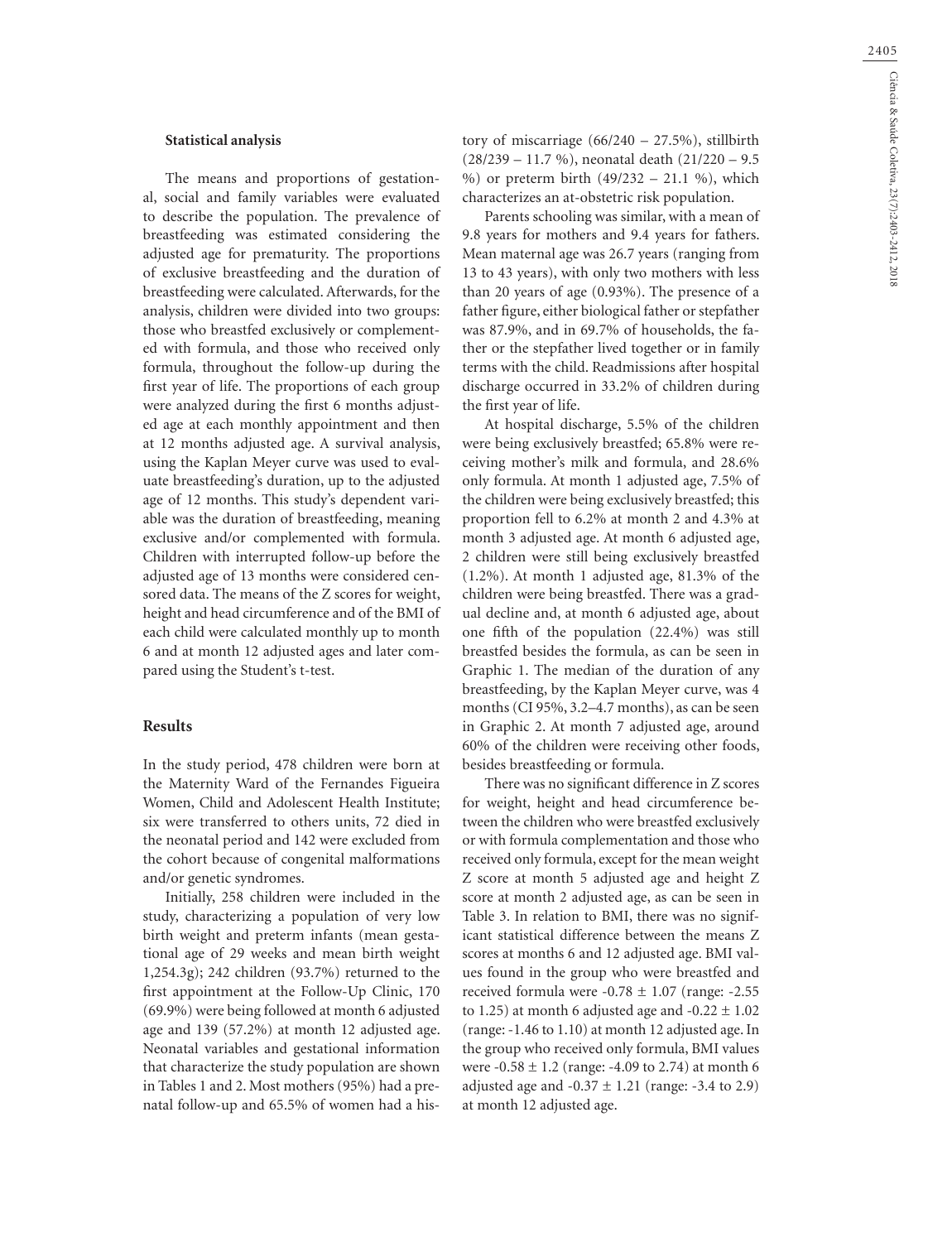| Variable                     | N       | Mean (SD)         | Range          |
|------------------------------|---------|-------------------|----------------|
| Birthweight (g)              | 255     | 1254.3 (370.4)    | $460 - 2395$   |
| Birth HC (cm)                | 220     | 27.2(2.5)         | $21 - 34$      |
| Birth Height (cm)            | 220     | 37.8 (4.08)       | $27 - 47$      |
| Birthweight Z score          |         | $-0.35(1.04)$     | $-2.91 - 3.78$ |
| Birth HC Z score             | 218     | $-0.01(1.39)$     | $-5.6 - 3.6$   |
| Birth Height Z score         |         | $-0.40(1.31)$     | $-4.2 - 2.6$   |
| Gestational Age (weeks)      | 256     | 29(2.1)           | $28 - 32$      |
| APGAR 1 <sup>st</sup> minute | 233     | 6.3(2.3)          | $1 - 9$        |
| APGAR 5 <sup>th</sup> minute | 234     | 8.3(1.2)          | $2 - 10$       |
| Weight at discharge (g)      | 233     | 2210.8 (529.8)    | $1760 - 4260$  |
| Height at discharge (cm)     | 208     | 44.11(3.1)        | $34 - 62$      |
| HC at discharge (cm)         | 209     | 32.5(1.7)         | $26.5 - 41$    |
| Weight Z score at discharge  | 230     | $-1.78(1.23)$     | $-4.78 - 4.0$  |
| Height Z score at discharge  | 204     | $-1.71(1.51)$     | $-6.0 - 1.8$   |
| HC Z score at discharge      | 197     | $-0.5(1.12)$      | $-4.8 - 2.7$   |
| Variable                     | N       | Frequency $(\% )$ |                |
| Male gender                  | 125/256 | 48.8              |                |
| Small for gestational age*   | 7/256   | 18.2              |                |
| Height restriction at birth* | 57/256  | 22.1              |                |

**Table 1**. Description of the study population: demographics characteristics.

HC – head circumference. \* Considering the cutoff point at the 10<sup>th</sup> percentile of Fenton growth chart<sup>19</sup>.

#### **Discussion**

In this study, breastfeeding rates evidenced the difficulty in maintaining breastfeeding among mothers of preterm newborns with less than 33 weeks gestational age. Nevertheless, despite obstacles faced by these mothers, 81.3% of the children were being breastfed, even if not exclusively, at month 1 adjusted age, although this rate declined with the child's age. However, the maintenance of exclusive breastfeeding was much more difficult in this population, with less than 10% of the children in exclusive breastfeeding either at discharge or at month 1 adjusted age.

Low rates of breastfeeding are a concern for this population in Brazil and around the world, raising proposals of intervention to promote breastfeeding. In this context, the Kangaroo methodology has been a widely described proposal with effective results in the maintenance of breastfeeding among preterm newborns. However, few studies evaluate persistent breastfeeding among preterm newborn under 33 weeks gestation after the first month of life<sup>12,14,15,21</sup>.

The evaluation of breastfeeding in a Brazilian cohort of preterm newborns, who had been hospitalized in a Kangaroo Ward showed that 94.9% of newborns were breastfeeding when discharged (56.2% exclusively breastfed), and that, at six months of age, 40.7% were still breastfed (14.4% exclusively breastfed $21$ ). In this study, where 55.5% of the initial population was evaluated at six months of age, the prevalence of breastfeeding was higher than that found in our study. This can be explained by the greater gestational age of newborns, where 76.6% had between 30-34 weeks of gestational age.

Santoro and Martinez (2007), studied a population of very low birth weight newborns, evaluating the effect of an intervention, which consisted in providing support to the mother that started at prenatal care appointments and a continuous support to breastfeeding, including the follow-up of the children. An increased rate of breastfeeding was observed in the group that received the intervention: in the first appointment, there was a proportion of 16.6% exclusive breastfeeding and 75% breastfeeding comple-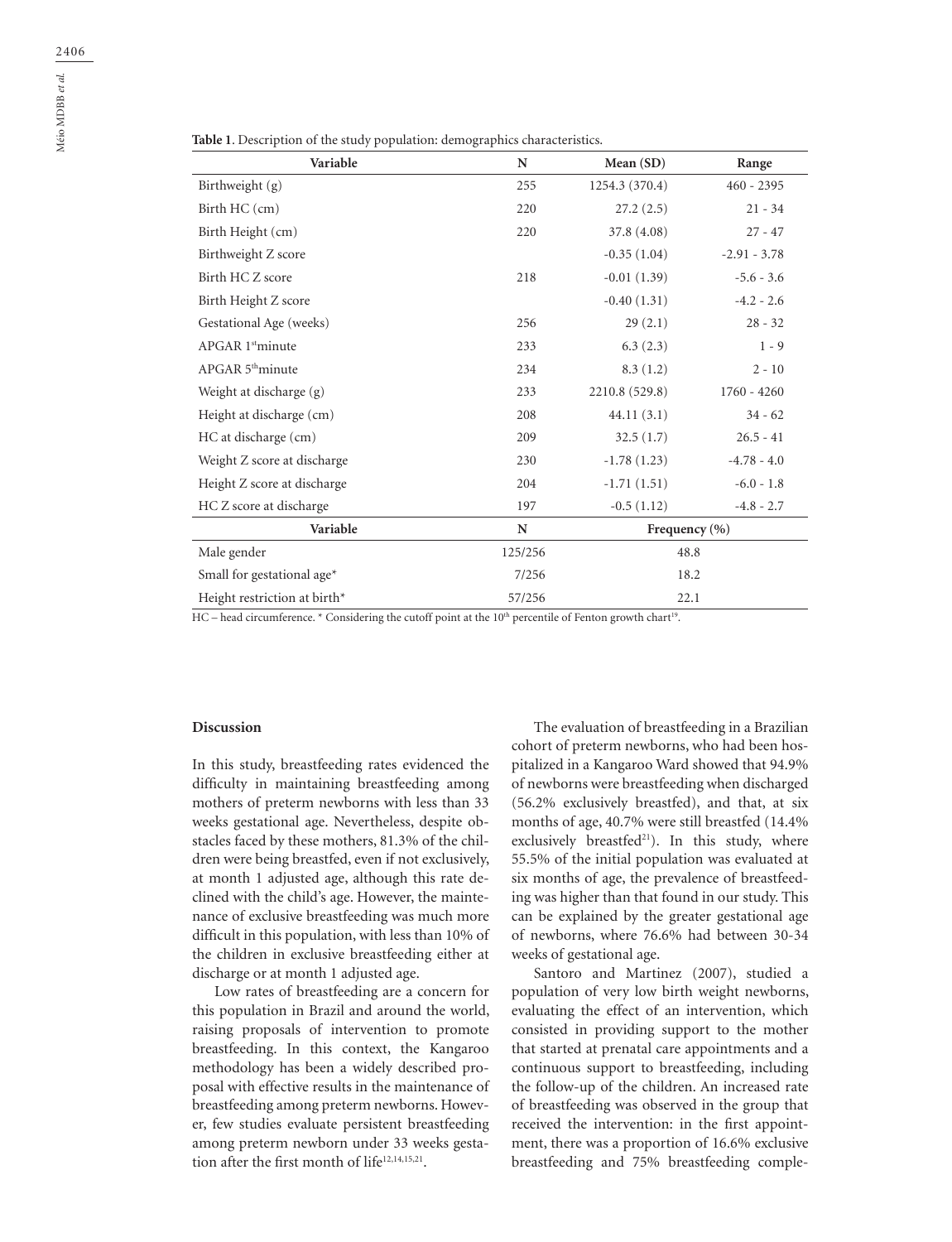**Table 2**. Description of the study population: gestational and perinatal information.

| Variable                                   | N       | Frequency<br>(9) |
|--------------------------------------------|---------|------------------|
| Prenatal appointments                      | 231     | 95,0             |
| Antenatal corticosteroids                  | 230/241 | 95,5             |
| Multiparous                                | 144/245 | 65,5             |
| Alcohol use in pregnancy                   | 17/225  | 16,5             |
| Tobacco use in pregnancy                   | 34/233  | 14,6             |
| Premature rupture of<br>membranes          | 61/221  | 27,6             |
| Oligohydramnios                            | 71/229  | 31,0             |
| Twin pregnancies                           | 95/253  | 37,5             |
| Diabetes in pregnancy                      | 19/236  | 8,1              |
| Arterial hypertension in<br>pregnancy      | 90/240  | 37,5             |
| Cesarean section                           | 152/241 | 63,0             |
| <b>Hyaline Distress</b><br>Syndrome        | 160/225 | 71,1             |
| Pneumonia                                  | 16/203  | 7,9              |
| Bronchopulmonary<br>dysplasia <sup>*</sup> | 54/221  | 24,4             |
| Intraventricular<br>hemorrhage**           | 43/229  | 18,8             |
| Necrotizing enterocolitis                  | 3/206   | 1,5              |
| Sepsis***                                  | 20/204  | 9,8              |
| Ductus arteriosus****                      | 88/226  | 38,9             |
| Retinopathy of<br>prematurity*****         | 49/142  | 34,5             |
| Ventilation******                          | 114/203 | 56,2             |
| Parenteral nutrition                       | 148/164 | 90,2             |

\* Considering the need of oxygen with 28 days or more. \*\* 76.2% grade I. \*\*\*Considering positive blood culture. \*\*\*\*Spontaneous closure: 32/88 (36.3%); closure with

Ibuprofen: 7/88 (7.9%); surgical closure: 12/88 (13.6%). \*\*\*\*<br>Majority grades I and II. \*\*\*\*\* Mechanical ventilation with a \* Mechanical ventilation with a mean duration of 7 days.

mented with formula in the intervention group, and 5.6% exclusive breastfeeding and 36.1% breastfeeding complemented with formula in the group that received a routine guidance service. The median duration of breastfeeding was 54 days (1.8 months) for the non-intervention group and 91 days (3 months) for the intervention group<sup>22</sup>. Even not having been admitted to a Kangaroo Ward, which wasn't available at the time, and not having received any specific intervention, which would be equivalent to the

non-intervention group of the Santoro e Martinez<sup>22</sup> study, children's mothers in our study were able to maintain breastfeeding for 4 months. However, mothers in our study received support to breastfeed and all the guidance for stimulating breastfeeding, during hospital stay and after discharge, from the nursing team, speech therapists, Human Milk Bank team and at the Follow-Up Clinic, as this is a Friendly-Child Hospital. Probably, because of this approach, our study evidenced a high proportion of breastfeeding in the first month of adjusted age, even if not exclusive.

Freitas et al (2016) reported the duration of breastfeeding in preterm infants followed during the first year of life, dividing them into two groups: lower and greater than 32 weeks gestation<sup>15</sup>, and later analyzing the duration of breastfeeding between the children who were in exclusive breastfeeding at the first appointment or not. They found a median of breastfeeding in the total population (lower and greater than 32 weeks) of 5 months, but in the group of lower gestation age the median was 4.2 months when in exclusive breastfeeding at the first appointment, and of 1.2 months when breastfeeding was complemented with formula at the first appointment.

A recent, temporal population-based study evidenced increased breastfeeding prevalence between the years of 1996, 2001 and 2009 in Feira de Santana, in the state of Bahia, with an annual increase in breastfeeding at the first hour of life, of the duration of exclusive breastfeeding in the first six months of life and in the duration of breastfeeding between 9 and 12 months of age23. Authors associated this improvement to the breastfeeding incentive strategies, as well as to lower proportion of teenage mothers and higher maternal schooling throughout this period<sup>23</sup>. While not comparable with our study, since this was a population-based study encompassing children of variable ages and many born at term, two of the findings on the changes that occurred over time cause a stir: lower proportion of teenage mothers and greater maternal schooling. In our population, almost all the mothers had more than 20 years of age and mean maternal schooling was 9.9 years, thus, factors that are favorable to the maintenance of breastfeeding.

There is evidence that mothers with a preterm delivery show a delayed onset of lactogenesis and a lower milk volume production<sup>24</sup>. Cregan et al (2002) showed that 82% of the mothers of preterm newborn have a restriction in the beginning of lactation in the fifth day of life and that these women had significantly less milk produc-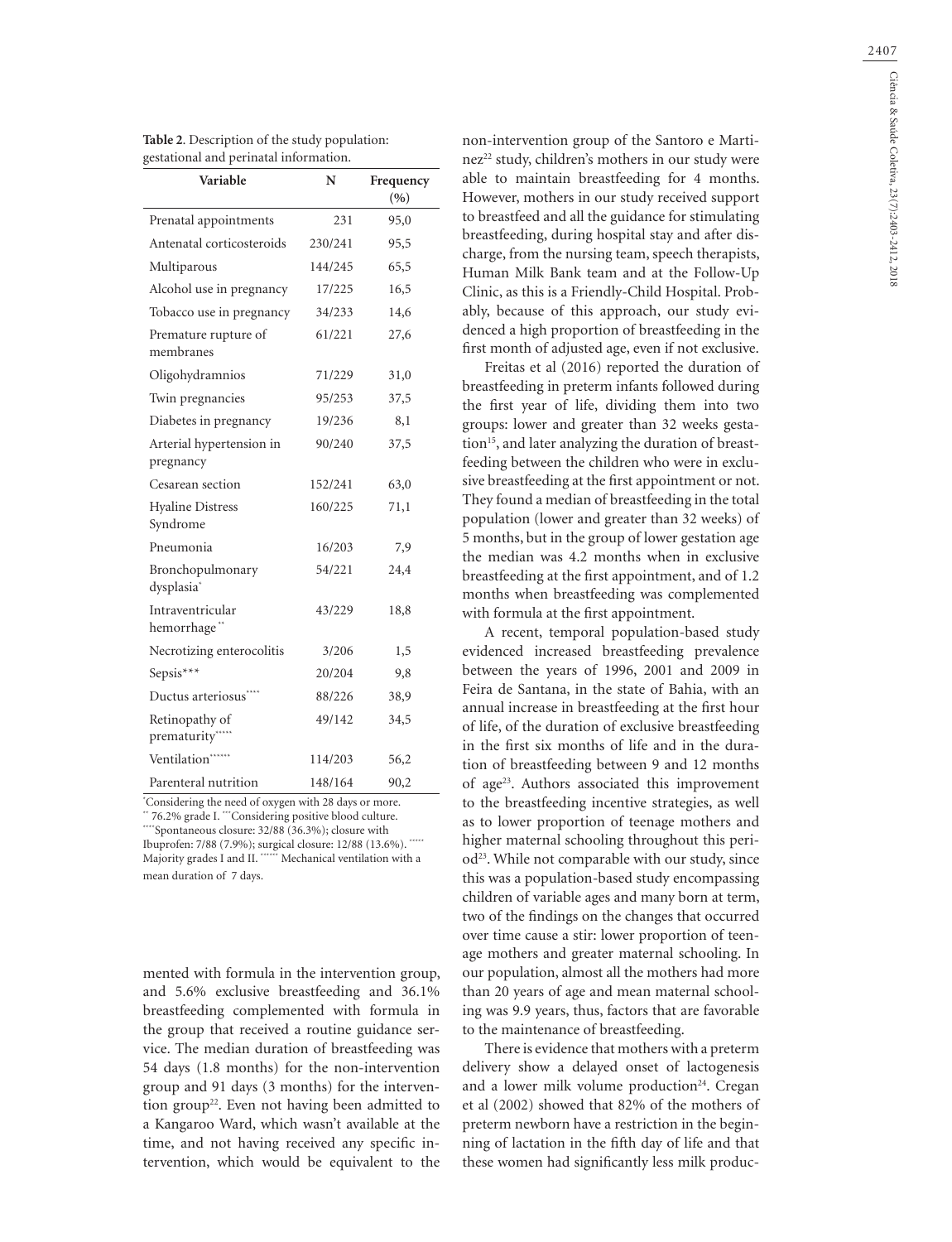

Graphic 1. Trend of the proportion of children who were breastfeeding (exclusive or complemented with formula appropriated for the age) and of the children who were receiving exclusive formula throughout the first six months and at twelve months of adjusted age

The numbers in parenthesis indicate the number of children who came to the appointment at the adjusted age indicated.



**Chart 2.** Duration of breastfeeding in months in the population of children who were born preterm under 33 weeks gestational age: Kaplan Meyer curve.

tion in the first 24 hours<sup>25</sup>. There is also evidence that women submitted to repeated cesarean sections have more difficulty in beginning breastfeeding<sup>26</sup>, and cesarean section is associated with lower milk volume on the fourth day after birth<sup>27</sup>. In our population, the incidence of cesarean section was 65%. These factors, therefore, could also act as barriers to breastfeeding among mothers of preterm newborns: late lactogenesis in these mothers associated with the cesarean section

Méio MDBB *et al.*

Méio MDBB et al.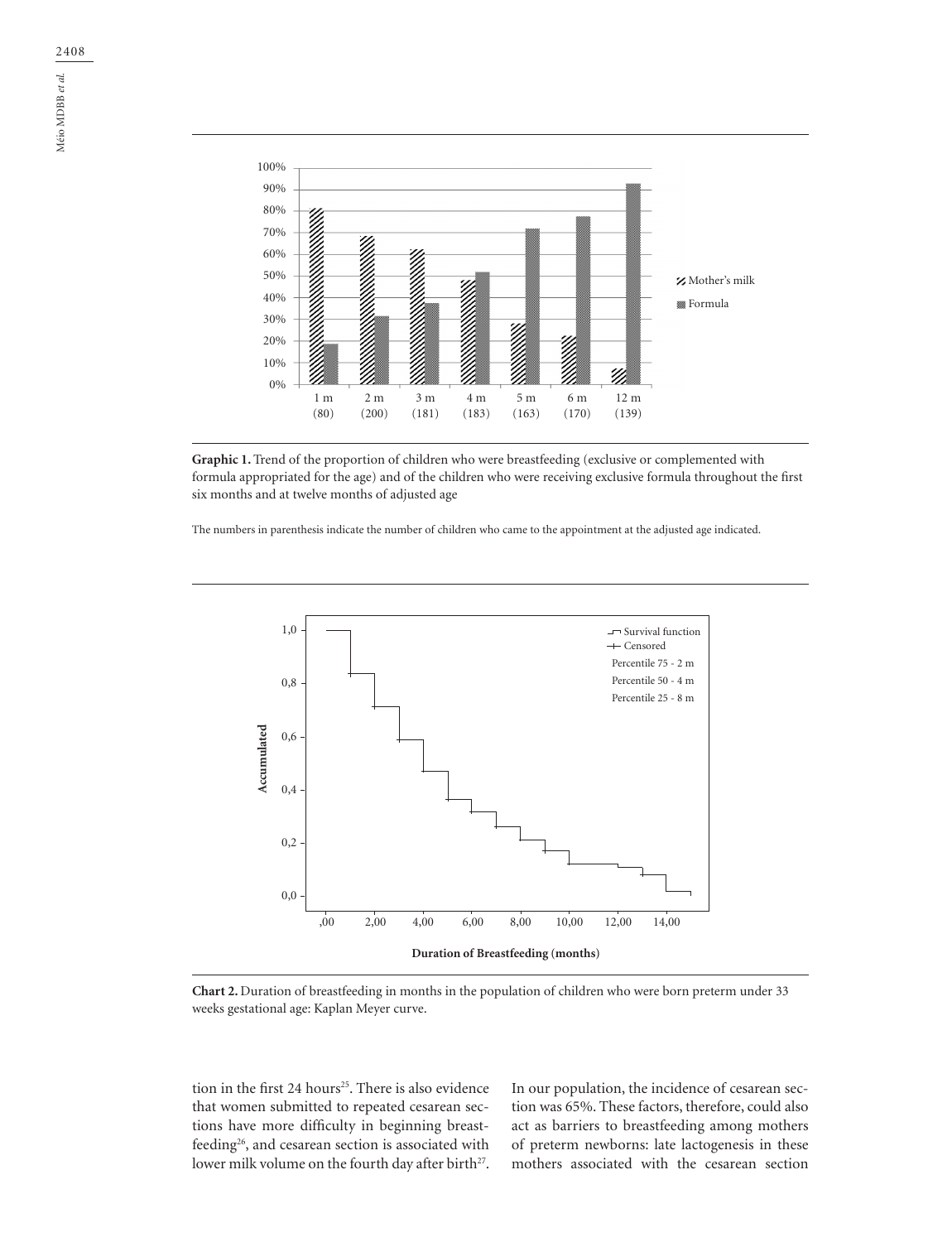|           |             |                                             | <b>Weight Z scores</b>     |             |            |               |         |
|-----------|-------------|---------------------------------------------|----------------------------|-------------|------------|---------------|---------|
|           |             | <b>Breastfeeding and Formula</b><br>Formula |                            |             |            |               |         |
| Age       | $\mathbf n$ | Mean (SD)                                   | Min-Max                    | $\mathbf n$ | Mean (SD)  | Min-Max       | p-value |
| 1 month   | 64          | 1.10(0.79)                                  | 2.94-0.54                  | 15          | 1.29(0.89) | 2.75-0.34     | 0.4155  |
| 2 months  | 135         | 1.40(1.08)                                  | 3.95-1.35                  | 61          | 1.16(1.08) | 3.98-1.69     | 0.1514  |
| 3 months  | 109         | 1.19(1.34)                                  | 4.56-1.17                  | 65          | 1.17(1.39) | $4.80 - 1.53$ | 0.9253  |
| 4 months  | 85          | 0.90(1.38)                                  | 4.19-1.74                  | 91          | 0.81(1.44) | 3.81-2.39     | 0.6730  |
| 5 months  | 45          | 1.22(1.28)                                  | 3.94-1.36                  | 114         | 0.71(1.38) | 3.69-2.54     | 0.0337  |
| 6 months  | 38          | 0.84(1.21)                                  | 3.44-0.78                  | 127         | 0.76(1.33) | $4.02 - 3.25$ | 0.7404  |
| 12 months | 9           | 0.37(0.81)                                  | 1.66-0.68                  | 122         | 0.35(1.47) | 3.63-4.24     | 0.9679  |
|           |             |                                             | Height Z score             |             |            |               |         |
| Age       |             | <b>Breastfeeding and Formula</b>            |                            |             | Formula    |               |         |
|           | $\mathbf n$ | Mean (SD)                                   | Min-Max                    | $\mathbf n$ | Mean (SD)  | Min-Max       | p-value |
|           |             |                                             |                            |             |            |               |         |
| 1 month   | 64          | 0.52(0.67)                                  | 160-0.90                   | 15          | 1.15(1.26) | 3.90-1.10     | 0.0791  |
| 2 months  | 135         | 0.77(2.70)                                  | 4.60-1.35                  | 61          | 1.36(1.14) | 3.98-0.80     | 0.0421  |
| 3 months  | 109         | 1.16(1.43)                                  | 4.70-1.80                  | 65          | 1.51(1.18) | 4.80-0.90     | 0.1056  |
| 4 months  | 85          | 1.10(1.50)                                  | 5.10-2.30                  | 91          | 1.17(1.37) | 4.50-2.00     | 0.7495  |
| 5 months  | 45          | 1.01(1.47)                                  | 4.06-2.20                  | 114         | 0.82(1.49) | 4.40-2.97     | 0.4767  |
| 6 months  | 38          | 0.49(1.40)                                  | 3.09-2.14                  | 127         | 0.60(1.38) | 4.19-2.36     | 0.6753  |
| 12 months | 9           | 0.36(1.00)                                  | $1.58 - 1.05$              | 122         | 0.14(1.44) | 3.72-3.51     | 0.6540  |
|           |             |                                             | Head circumference Z score |             |            |               |         |
| Age       |             | <b>Breastfeeding and Formula</b>            |                            |             | Formula    |               | p-value |
|           | $\mathbf n$ | Mean (SD)                                   | Min-Max                    | $\mathbf n$ | Mean (SD)  | Min-Max       |         |
| 1 month   | 64          | 0.06(0.90)                                  | 2.10-2.70                  | 15          | 0.23(0.76) | $0.80 - 2.23$ | 0.5009  |
| 2 months  | 135         | 0.09(1.00)                                  | 2.50-2.90                  | 61          | 0.11(1.26) | 5.70-1.80     | 0.2926  |
| 3 months  | 109         | 0.03(1.20)                                  | 3.00-3.90                  | 65          | 0.22(1.18) | 3.10-2.30     | 0.3239  |
| 4 months  | 85          | 0.19(1.49)                                  | 4.30-4.90                  | 91          | 0.07(1.20) | 3.30-2.60     | 0.5664  |
| 5 months  | 45          | 0.07(1.36)                                  | 3.60-1.72                  | 114         | 0.02(1.25) | 2.93-3.30     | 0.6963  |
| 6 months  | 38          | 0.42(1.46)                                  | 2.69-4.73                  | 127         | 0.10(1.30) | 3.08-2.84     | 0.2086  |
| 12 months | 9           | 0.49(0.77)                                  | $0.81 - 1.30$              | 122         | 0.33(1.40) | 3.18-4.27     | 0.7501  |

**Table 3**. Trend of Z scores for weight, height and head circumference in the study population during follow-up up to 6 months and at 12 months, considering the adjusted age for prematurity, and in accordance with groups which breastfed with formula complementation or received only formula.

would induce low milk production. In spite of having a low prevalence of exclusive breastfeeding in our population, this occurred in 7.5% of the children up to the age of one month; moreover, 81.3% of the children were breastfeeding at month 1 adjusted age, even if not exclusively. This proportion of exclusive breastfeeding or even the high proportion of complemented breastfeeding occurred soon after hospital discharge and may be reflecting the need of lower volumes of milk by the child at this moment, which the mother was still able to produce.

Other authors showed that delay onset of milk expression was significantly associated with the use of formula at hospital discharge<sup>27</sup>, as well as the beginning of milk expression within the first hour of life is associated with increased volume of milk produced<sup>24</sup>. A study performed in a Brazilian cohort evidenced that guidance during prenatal care regarding the advantages of breastfeeding, of vaginal delivery and term gestation favored breastfeeding within the first hour of life<sup>28</sup>. In our study, as a function of the characteristics of the population of newborns with less than 33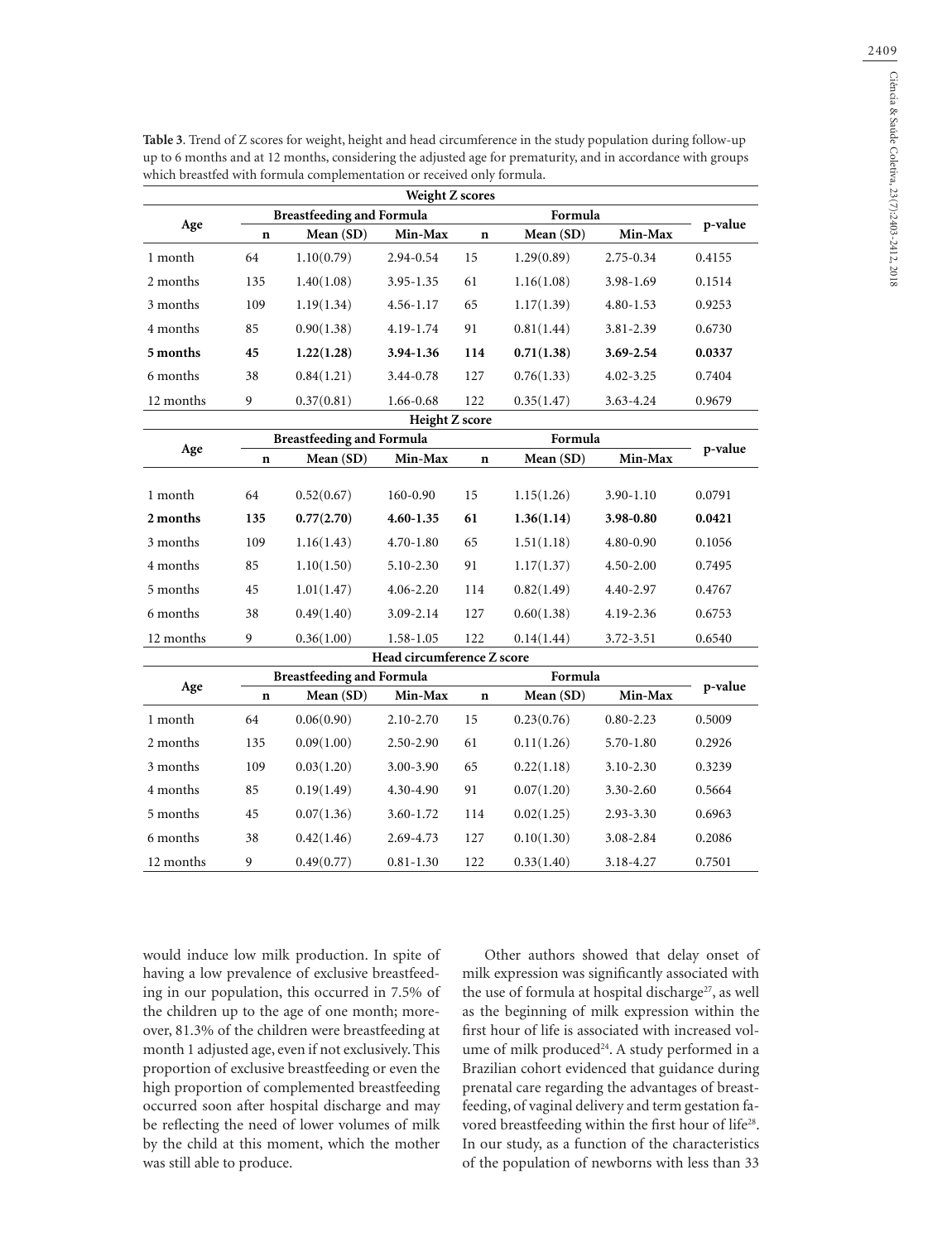weeks gestation and very low birth weight, there as a clinical contraindication to put those newborns at the mother's breast within the first hour of life. Several factors contribute to a lower volume of milk production in most of these mothers, associated with a probable delay in the onset of lactogenesis due to prematurity and all the difficulties of putting the newborn at the mother's breast, to the initial clinical morbidities and the immaturity of the preterm, who often receives hospital discharge before term age, explaining in part the low prevalence of exclusive breastfeeding in this population<sup>1,24-28</sup>.

However, despite the low prevalence of breastfeeding during the first year of life, almost half of the children at four months adjusted age and one fifth of them at six months of adjusted age received their own mother's milk. Roussel et al (2012), studied the factors that influenced breastfeeding in a population of hospitalized newborns in an Neonatal Intensive Care Unit and showed that the main factor that influenced breastfeeding was the gestation due to assisted reproduction, with older women, and that women's age in this group influenced breastfeeding; moreover, this effect persisted up to hospital discharge<sup>29</sup>. Among women in our study, with an obstetric risk history, breastfeeding may have been very important, contributing to the maintenance of breastfeeding in part of the population.

In our population, 69.7% of fathers or stepfathers lived in family terms with the child. In the study of Menezes et al.<sup>21</sup>, who evaluated the maintenance of breastfeeding in graduates of a Kangaroo Ward, 81.1% of fathers lived with the family. The skin-to-skin contact in the Kangaroo method creates favorable conditions to help women keep breastfeeding, and this practice is encouraged by the involvement of the partner in this approach $30$ . A recent study showed that partner support since the onset of breastfeeding at the hospital increased the prevalence of exclusive breastfeeding at six months of age; 97% of mothers who received their partner support at the immediate post childbirth kept breastfeeding after hospital discharge, and 26% up to six months of age, as opposed to those who didn't have this support, where this prevalence was  $10.1\%$ <sup>31</sup>. Partner's involvement in the breastfeeding incentive process is important for the success, with fathers expressing their desire to participate in this process $32$ .

As to anthropometric measurements, there was no significant statistical difference in the Z scores of weight, head circumference and height throughout the first year of life between the

groups who received only formula and breastfed complemented with formula, with only two exceptions: the mean weight Z score at month 5 in the breastfeeding group and the mean height Z score in the formula group in the first month. However, these findings were one-off, and in both moments, there was a greater dispersion of values in the formula group, as can be seen with the standard deviations. A relevant modification should be persistent and not one-off. Moreover, there was no repercussion on the values of the BMI at six and twelve months of age. It is important to stress that there were no significant differences between measurements of head circumference between the two groups, an indirect evaluation of brain growth.

This study's limitations were losses in the long-term follow up, which weaken the evaluation. Nevertheless, we had the return of 57% of the study population at twelve months of adjusted age. Another limitation was that we did not analyze the possible causes for weaning in this population, as it was not the objective of this study. It would be important, in a future study on breastfeeding among very preterm newborns, to evaluate the factors that favor breastfeeding in this population, as well as factors that can induce early weaning.

#### **Conclusion**

This study evidenced that, besides difficulties in maintaining breastfeeding among mothers of children born preterm, with a low gestational age and very low birth weight, it was possible to uphold breastfeeding, even if not exclusive, up to the four months of adjusted age in almost half of the population.

Nevertheless, it is necessary to reinforce that these rates must be improved with the organization of strategies to encourage breastfeeding in this population. It is very likely that these results are related to the profile of the Care Unit, which belongs to the Child-Friendly Hospital Initiative, staffed with a multiprofessional team geared to support breastfeeding.

The maintenance of breastfeeding after hospital discharge is still a challenge in the care of this population, for both the mothers and health professionals. Breastfeeding plays an important role in neuropsychomotor development and in the healthy growth of preterm newborns, as well as in the prevention of metabolic diseases and obesity.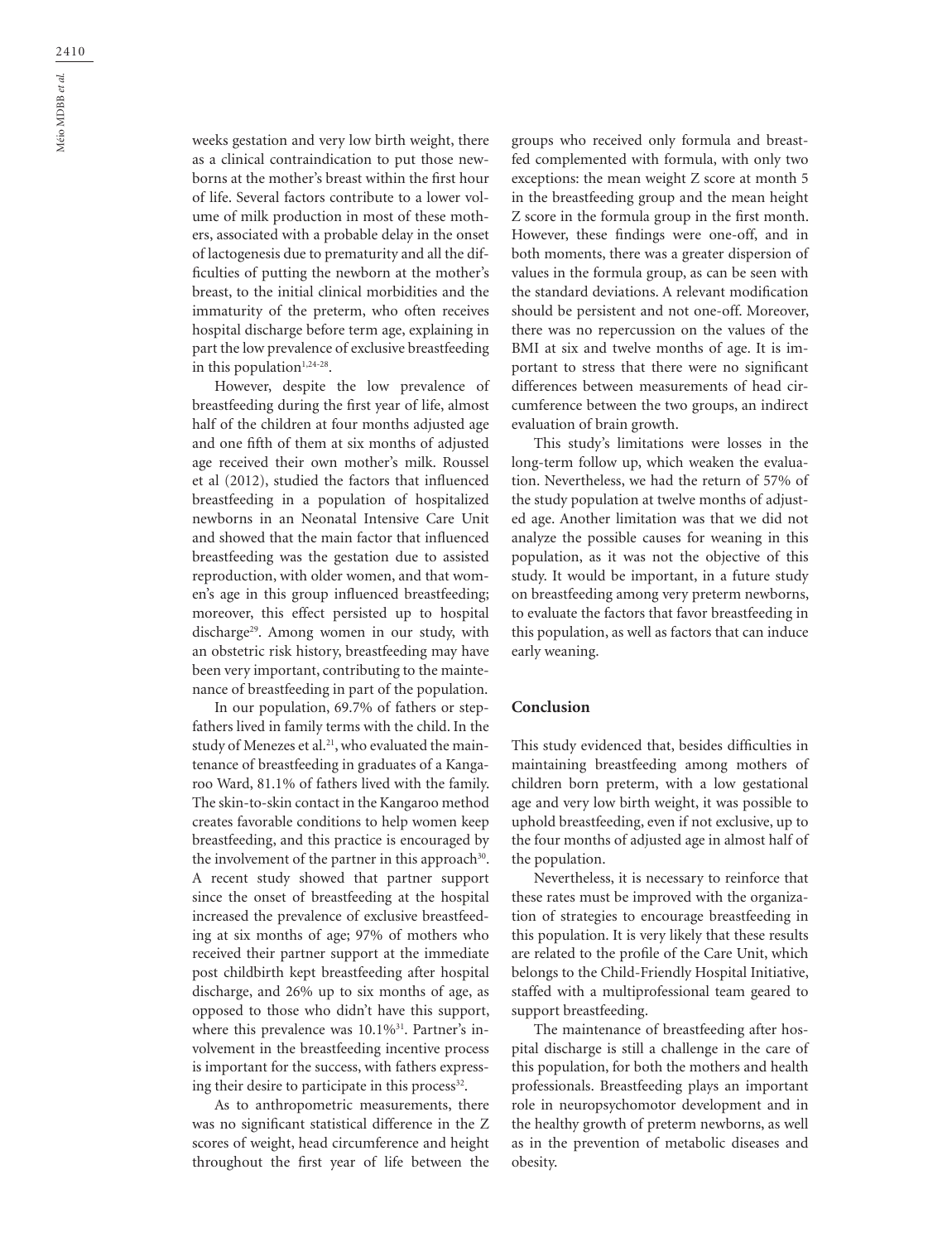### **Contributions**

MDBB Méio participated in the design of the project, data collection and analysis, interpretation of the statistical analysis and elaboration of the manuscript. LD Villela participated in data collection, interpretation of the statistical analysis and elaboration of the manuscript. SCS Gomes Júnior participated in data analysis, interpretation of the statistical analysis and the elaboration of the manuscript. CM Tovar, participated in the preparation of the project and elaboration of the manuscript. MEL Moreira participated in the interpretation of the statistical analysis and elaboration of the manuscript.

#### **Acknowledgments**

To the nursing techniques Rosânea S dos Santos, Catisa Silene da S Brandão and Maria Aparecida da S Pereira for the implementation of the anthropometric measurements throughout the study period. And to CNPq - PAPES / Fiocruz for the financing.

#### **References**

- 1. Callen J, Pinelli J, Atkinson S, Saigal S. Qualitative Analysis of Barriers to Breastfeeding in Very-Low-Birthweight Infants in the Hospital and Postdischarge. *Adv Neonatal Care* 2005; 5(2):93-103.
- 2. Kramer MS. "Breast is best": The evidence. *Early Hum Dev* 2010; 86:729-732.
- 3. WHO. Session.1 The importance of infant and young child feeding and recommended practices. In *Infant and young child feeding: model chapter for textbooks for medical students and allied health professionals*. Geneva. Switzerland: WHO Press. 2009.
- 4. Isaacs B, Fischl BR, Quinn BT, Chong WK,Gadian DG, Lucas A**.** Impact of breast milk on IQ, brain size and white matter development. *Pediatr Res* 2010; 67(4): 357–362.
- 5. Jedrychowski W, Perera F, Jankowski J, Butsher M, Mroz E, Flak E, Kaim I, Lisowska-Miszczyk I, Sharupa A, Sowa A. Effect of exclusive breastfeeding on the development of children's cognitive function in the Krakow prospective birth cohort study. *Eur J Pediatr* 2012; 171(1):151-158.
- 6. Von Kries R, Kolezko B, Sauerwald T, Von Mutius E, Barnert D, Grunet V et al. Breastfeeding and obesity: cross-sectional study. *BMJ* 1999; 319:147-150.
- 7. Makrides M, Collins CM, Gibson RA. Impact of fatty acids status on growth and neurobehavioural development in humans. *Matern Child Nutr* 2011; 7:80-88.
- 8. Lapillonne A. Feeding the preterm infant after discharge. In Koletzko B, Poindexter B, Uauy R, editors. *Nutritional Care of Preterm Infants: Scientific Basis and Practical Guidelines*. Suíça: Karger; 2014. p 264-277.
- 9. Alves AML, da Silva EHAA, Oliveira AC. Desmame precoce em prematuros participantes do Método Mãe Canguru. *Rev Soc Bras Fonoaudiol* 2007; 12(1); 23-28.
- 10. Groleau D, Cabral IE. Reconfiguring insufficient breast milk as a sociosomatic problem: mothers of premature babies using the kangoroo method in Brazil. *Matern Child Nutr* 2009; 5:10-24.
- 11. O'Connor DL, Unger S. Post-discharge nutrition of the breastfed preterm infant. *Semin Fetal Neonatal Med* 2013; 18:124-128.
- 12. Brusco TR & Delgado SE. Caracterização do desenvolvimento da alimentação de crianças nascidas pré-termo entre três e 12 meses. *Rev. CEFAC* [online]. 2014; 16(3):917-928.
- 13. Oras P, Thernström BY, Hedberg NK, Gradin M, Rubertsson C, Hellström-Westas L, Funkquist EL. Skinto-skin contact is associated with earlier breastfeeding attainment in preterm infants. *Acta Paediatr.* 2016. Apr 21. [Epub ahead of print]
- 14. Morag I, Harel T, Leibovitch L, Simchen MJ, Maayan-Metzger A, Strauss T. Factors Associated with Breast Milk Feeding of Very Preterm Infants from Birth to 6 Months Corrected Age. *Breastfeed Med.* 2016 Apr; 11:138-43.
- 15. Freitas BAC, Lima LM, Carlos CFLV, Priori SE, Franceschini SCC. Duração do aleitamento materno em prematuros acompanhados em serviço de referência secundário. *Rev Paul Pediatr*. 2016. [acessado 2016 Jan 15]. Disponível em: http://dx.doi.org/10.1016/j. rpped.2015.10.005.